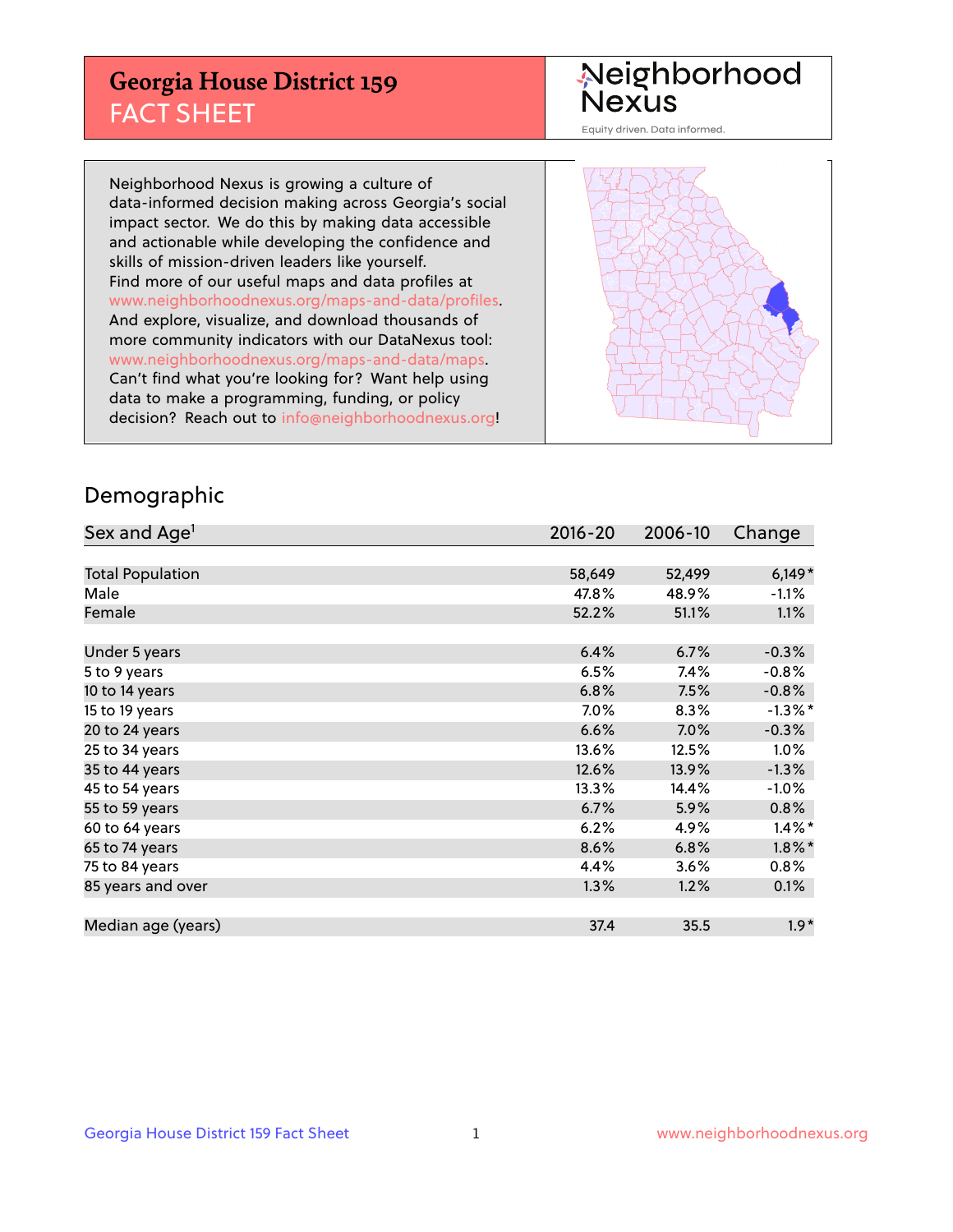## Demographic, continued...

| Race <sup>2</sup>                                            | $2016 - 20$ | 2006-10 | Change     |
|--------------------------------------------------------------|-------------|---------|------------|
| Total population                                             | 58,649      | 52,499  | $6,149*$   |
| One race                                                     | 96.7%       | 98.9%   | $-2.2%$ *  |
| White                                                        | 68.7%       | 69.6%   | $-1.0%$    |
| <b>Black or African American</b>                             | 26.2%       | 27.5%   | $-1.3%$    |
| American Indian and Alaska Native                            | 0.2%        | 0.1%    | 0.1%       |
| Asian                                                        | 0.6%        | 1.0%    | $-0.4%$    |
| Native Hawaiian and Other Pacific Islander                   | 0.1%        | 0.0%    | 0.0%       |
| Some other race                                              | 1.0%        | 0.6%    | 0.4%       |
| Two or more races                                            | 3.3%        | 1.1%    | $2.2\%$ *  |
| Race alone or in combination with other race(s) <sup>3</sup> | $2016 - 20$ | 2006-10 | Change     |
| Total population                                             | 58,649      | 52,499  | $6,149*$   |
| White                                                        | 71.6%       | 70.5%   | 1.1%       |
| <b>Black or African American</b>                             | 27.3%       | 28.3%   | $-1.0%$    |
| American Indian and Alaska Native                            | 1.4%        | 0.7%    | 0.7%       |
| Asian                                                        | 1.0%        | 1.1%    | $-0.1%$    |
| Native Hawaiian and Other Pacific Islander                   | 0.1%        | 0.0%    | 0.0%       |
| Some other race                                              | 1.9%        | 0.7%    | $1.2\%$ *  |
| Hispanic or Latino and Race <sup>4</sup>                     | $2016 - 20$ | 2006-10 | Change     |
| <b>Total population</b>                                      | 58,649      | 52,499  | $6,149*$   |
| Hispanic or Latino (of any race)                             | 2.8%        | 1.8%    | 1.1%       |
| Not Hispanic or Latino                                       | 97.2%       | 98.2%   | $-1.1\%$ * |
| White alone                                                  | 67.3%       | 68.5%   | $-1.2%$    |
| <b>Black or African American alone</b>                       | 26.1%       | 27.4%   | $-1.3%$    |
| American Indian and Alaska Native alone                      | 0.2%        | 0.1%    | 0.1%       |
| Asian alone                                                  | 0.5%        | 1.0%    | $-0.5%$    |
| Native Hawaiian and Other Pacific Islander alone             | 0.1%        | 0.0%    | 0.1%       |
| Some other race alone                                        | 0.1%        | 0.1%    | $-0.0%$    |
| Two or more races                                            | 2.8%        | 1.0%    | $1.8\%$ *  |
| U.S. Citizenship Status <sup>5</sup>                         | $2016 - 20$ | 2006-10 | Change     |
| Foreign-born population                                      | 947         | 1,024   | $-78$      |
| Naturalized U.S. citizen                                     | 54.3%       | 36.2%   | 18.1%      |
| Not a U.S. citizen                                           | 45.7%       | 63.8%   | $-18.1%$   |
|                                                              |             |         |            |
| Citizen, Voting Age Population <sup>6</sup>                  | $2016 - 20$ | 2006-10 | Change     |
| Citizen, 18 and over population                              | 44,204      | 38,049  | $6,155*$   |
| Male                                                         | 48.5%       | 48.0%   | 0.4%       |
| Female                                                       | 51.5%       | 52.0%   | $-0.4%$    |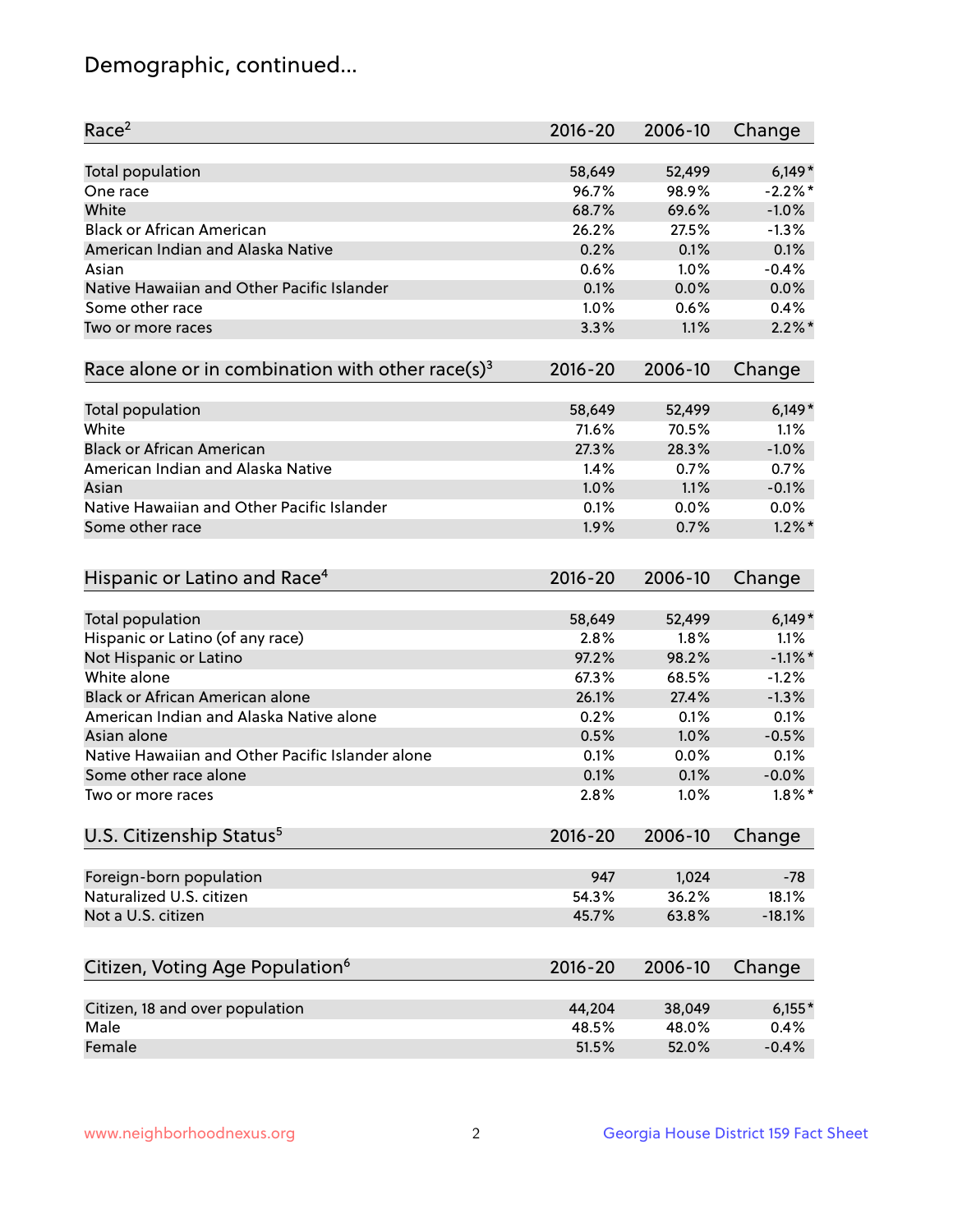#### Economic

| Income <sup>7</sup>                                 | $2016 - 20$ | 2006-10 | Change     |
|-----------------------------------------------------|-------------|---------|------------|
|                                                     |             |         |            |
| All households                                      | 21,087      | 18,337  | $2,750*$   |
| Less than \$10,000                                  | 6.6%        | 10.6%   | $-4.0\%$ * |
| \$10,000 to \$14,999                                | 5.2%        | 6.7%    | $-1.5%$    |
| \$15,000 to \$24,999                                | 10.8%       | 14.1%   | $-3.3\%$ * |
| \$25,000 to \$34,999                                | 11.5%       | 12.0%   | $-0.5%$    |
| \$35,000 to \$49,999                                | 12.1%       | 12.3%   | $-0.2%$    |
| \$50,000 to \$74,999                                | 18.8%       | 19.0%   | $-0.2%$    |
| \$75,000 to \$99,999                                | 13.5%       | 12.5%   | $1.0\%$    |
| \$100,000 to \$149,999                              | 13.3%       | 9.5%    | $3.7\%$ *  |
| \$150,000 to \$199,999                              | 4.7%        | 2.2%    | $2.5%$ *   |
| \$200,000 or more                                   | 3.4%        | 0.9%    | $2.5%$ *   |
| Median household income (dollars)                   | 54,741      | 42,637  | 12,104*    |
| Mean household income (dollars)                     | 73,837      | 53,425  | 20,412*    |
| With earnings                                       | 76.8%       | 77.1%   | $-0.2%$    |
| Mean earnings (dollars)                             | 71,155      | 56,768  | 14,387*    |
| <b>With Social Security</b>                         | 32.0%       | 29.0%   | $3.0\%$ *  |
| Mean Social Security income (dollars)               | 18,755      | 14,261  | 4,495*     |
| With retirement income                              | 19.0%       | 15.5%   | $3.5\%$ *  |
| Mean retirement income (dollars)                    | 40,220      | 17,835  | 22,385*    |
| With Supplemental Security Income                   | 6.2%        | 6.2%    | $-0.0%$    |
| Mean Supplemental Security Income (dollars)         | 8,331       | 7,260   | $1,072*$   |
| With cash public assistance income                  | 1.8%        | 1.0%    | 0.8%       |
| Mean cash public assistance income (dollars)        | 662         | 2,169   | $-1,506$   |
| With Food Stamp/SNAP benefits in the past 12 months | 11.2%       | 10.1%   | 1.1%       |
|                                                     |             |         |            |
| Families                                            | 14,482      | 13,138  | $1,345*$   |
| Less than \$10,000                                  | 4.5%        | 4.5%    | $0.0\%$    |
| \$10,000 to \$14,999                                | 2.1%        | 4.6%    | $-2.5%$ *  |
| \$15,000 to \$24,999                                | 5.4%        | 12.5%   | $-7.1\%$ * |
| \$25,000 to \$34,999                                | 9.5%        | 10.7%   | $-1.2%$    |
| \$35,000 to \$49,999                                | 12.7%       | 12.4%   | 0.3%       |
| \$50,000 to \$74,999                                | 21.4%       | 23.7%   | $-2.3%$    |
| \$75,000 to \$99,999                                | 15.7%       | 15.2%   | 0.5%       |
| \$100,000 to \$149,999                              | 17.9%       | 12.1%   | $5.7\%$ *  |
| \$150,000 to \$199,999                              | 6.4%        | 3.0%    | $3.4\%$ *  |
| \$200,000 or more                                   | 4.5%        | 1.3%    | 3.3%       |
| Median family income (dollars)                      | 68,639      | 55,498  | $13,142*$  |
| Mean family income (dollars)                        | 89,845      | 62,756  | 27,088*    |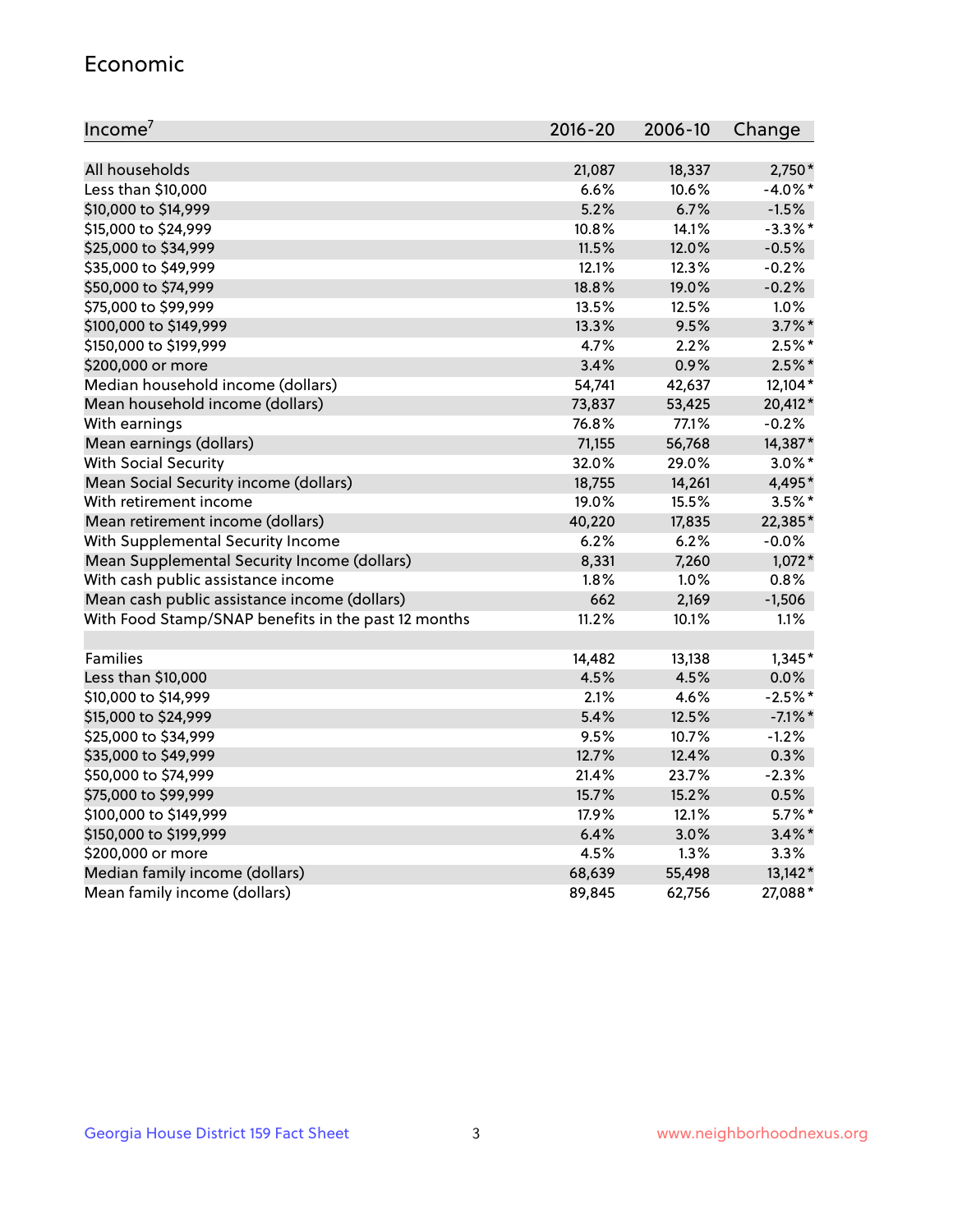## Economic, continued...

| Income, continued <sup>8</sup>                                        | $2016 - 20$ | 2006-10 | Change      |
|-----------------------------------------------------------------------|-------------|---------|-------------|
|                                                                       |             |         |             |
| Nonfamily households                                                  | 6,605       | 5,199   | 1,406*      |
| Median nonfamily income (dollars)                                     | 26,475      | 19,675  | $6,801*$    |
| Mean nonfamily income (dollars)                                       | 36,750      | 27,069  | 9,681*      |
| Median earnings for workers (dollars)                                 | 32,752      | 27,152  | 5,600*      |
| Median earnings for male full-time, year-round workers<br>(dollars)   | 44,670      | 41,481  | $3,188*$    |
| Median earnings for female full-time, year-round workers<br>(dollars) | 35,392      | 30,540  | 4,852*      |
| Per capita income (dollars)                                           | 28,992      | 19,600  | 9,392*      |
| Families and People Below Poverty Level <sup>9</sup>                  | $2016 - 20$ | 2006-10 |             |
|                                                                       |             |         | Change      |
| <b>All families</b>                                                   | 9.6%        | 12.1%   | $-2.5%$     |
| With related children under 18 years                                  | 15.4%       | 17.4%   | $-2.0%$     |
| With related children under 5 years only                              | 10.0%       | 12.6%   | $-2.6%$     |
| Married couple families                                               | 3.8%        | 4.8%    | $-1.0%$     |
| With related children under 18 years                                  | 4.6%        | 7.6%    | $-2.9%$     |
| With related children under 5 years only                              | 1.2%        | 1.9%    | $-0.8%$     |
| Families with female householder, no husband present                  | 29.5%       | 40.7%   | $-11.2\%$ * |
| With related children under 18 years                                  | 39.5%       | 45.7%   | $-6.3%$     |
| With related children under 5 years only                              | 33.8%       | 45.1%   | $-11.3%$    |
| All people                                                            | 13.2%       | 17.5%   | $-4.3\%$ *  |
| Under 18 years                                                        | 20.0%       | 22.4%   | $-2.5%$     |
| Related children under 18 years                                       | 19.5%       | 21.9%   | $-2.5%$     |
| Related children under 5 years                                        | 19.1%       | 23.8%   | $-4.7%$     |
| Related children 5 to 17 years                                        | 19.6%       | 21.3%   | $-1.7%$     |
| 18 years and over                                                     | 11.1%       | 15.7%   | $-4.6\%$ *  |
| 18 to 64 years                                                        | 11.7%       | 15.5%   | $-3.8\%$ *  |
| 65 years and over                                                     | 8.7%        | 16.9%   | $-8.2%$     |
| People in families                                                    | 10.9%       | 13.7%   | $-2.9%$     |
| Unrelated individuals 15 years and over                               | 26.8%       | 40.2%   | $-13.4\%$ * |
|                                                                       |             |         |             |
| Non-Hispanic white people                                             | 8.7%        | 11.6%   | $-2.9%$ *   |
| Black or African-American people                                      | 24.6%       | 30.4%   | $-5.9%$     |
| Asian people                                                          | 7.9%        | 52.6%   | $-44.7%$    |
| Hispanic or Latino people                                             | 25.9%       | 15.0%   | 10.9%       |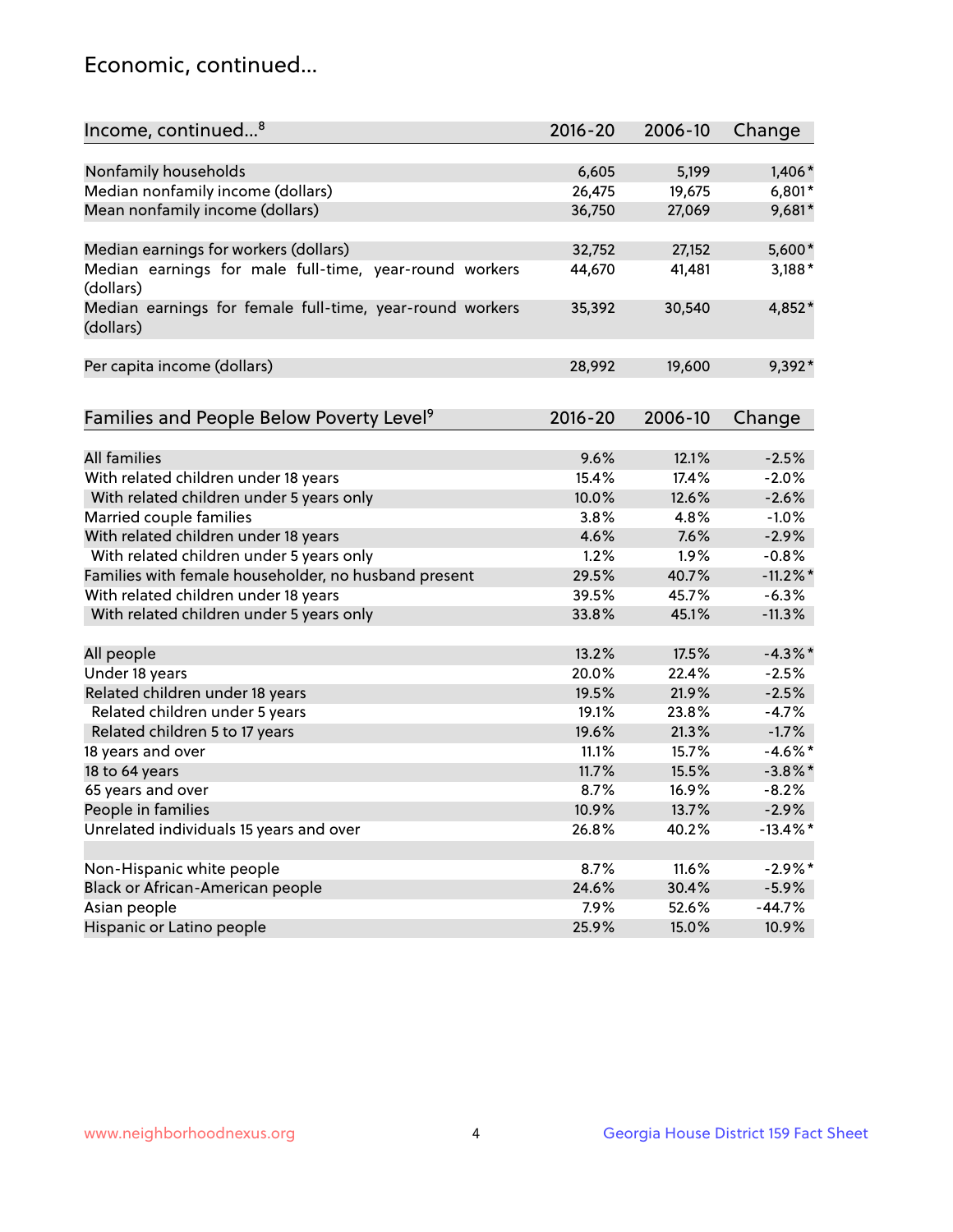## Employment

| Employment Status <sup>10</sup>                                                               | $2016 - 20$ | 2006-10 | Change   |
|-----------------------------------------------------------------------------------------------|-------------|---------|----------|
|                                                                                               |             |         |          |
| Population 16 years and over                                                                  | 46,171      | 40,371  | 5,800*   |
| In labor force                                                                                | 60.6%       | 60.8%   | $-0.2%$  |
| Civilian labor force                                                                          | 60.3%       | 60.4%   | $-0.1%$  |
| Employed                                                                                      | 57.5%       | 54.8%   | 2.7%     |
| Unemployed                                                                                    | 2.8%        | 5.6%    | $-2.8%$  |
| <b>Armed Forces</b>                                                                           | 0.3%        | 0.4%    | $-0.0%$  |
| Not in labor force                                                                            | 39.4%       | 39.2%   | 0.2%     |
| Civilian labor force                                                                          | 27,837      |         |          |
|                                                                                               |             | 24,397  | $3,440*$ |
| <b>Unemployment Rate</b>                                                                      | 4.7%        | 9.3%    | $-4.6%$  |
| Females 16 years and over                                                                     | 23,952      | 20,783  | $3,169*$ |
| In labor force                                                                                | 56.2%       | 55.0%   | 1.2%     |
| Civilian labor force                                                                          | 56.2%       | 55.0%   | 1.1%     |
| Employed                                                                                      | 52.6%       | 50.1%   | 2.4%     |
|                                                                                               |             |         |          |
| Own children of the householder under 6 years                                                 | 4,117       | 3,886   | 231      |
| All parents in family in labor force                                                          | 63.4%       | 71.1%   | $-7.7%$  |
| Own children of the householder 6 to 17 years                                                 | 8,608       | 8,760   | $-152$   |
| All parents in family in labor force                                                          | 76.5%       | 70.2%   | 6.3%     |
|                                                                                               |             |         |          |
| Industry <sup>11</sup>                                                                        | $2016 - 20$ | 2006-10 | Change   |
|                                                                                               |             |         |          |
| Civilian employed population 16 years and over                                                | 26,536      | 22,123  | $4,413*$ |
| Agriculture, forestry, fishing and hunting, and mining                                        | 2.3%        | 2.0%    | 0.3%     |
| Construction                                                                                  | 9.2%        | 11.1%   | $-1.9%$  |
| Manufacturing                                                                                 | 15.7%       | 16.7%   | $-1.0%$  |
| Wholesale trade                                                                               | 1.6%        | 2.5%    | $-0.9%$  |
| Retail trade                                                                                  | 10.6%       | 10.3%   | 0.3%     |
| Transportation and warehousing, and utilities                                                 | 8.7%        | 6.7%    | 2.0%     |
| Information                                                                                   | 0.8%        | 1.0%    | $-0.3%$  |
| Finance and insurance, and real estate and rental and leasing                                 | 3.5%        | 3.8%    | $-0.3%$  |
| Professional, scientific, and management, and administrative<br>and waste management services | 7.0%        | 5.8%    | 1.2%     |
| Educational services, and health care and social assistance                                   | 21.0%       | 23.1%   | $-2.1%$  |
|                                                                                               |             |         |          |
| Arts, entertainment, and recreation, and accommodation and<br>food services                   | 7.5%        | 6.5%    | 1.0%     |
| Other services, except public administration                                                  | 5.3%        | 5.4%    | $-0.2%$  |
| Public administration                                                                         | 6.8%        | 5.1%    | 1.7%     |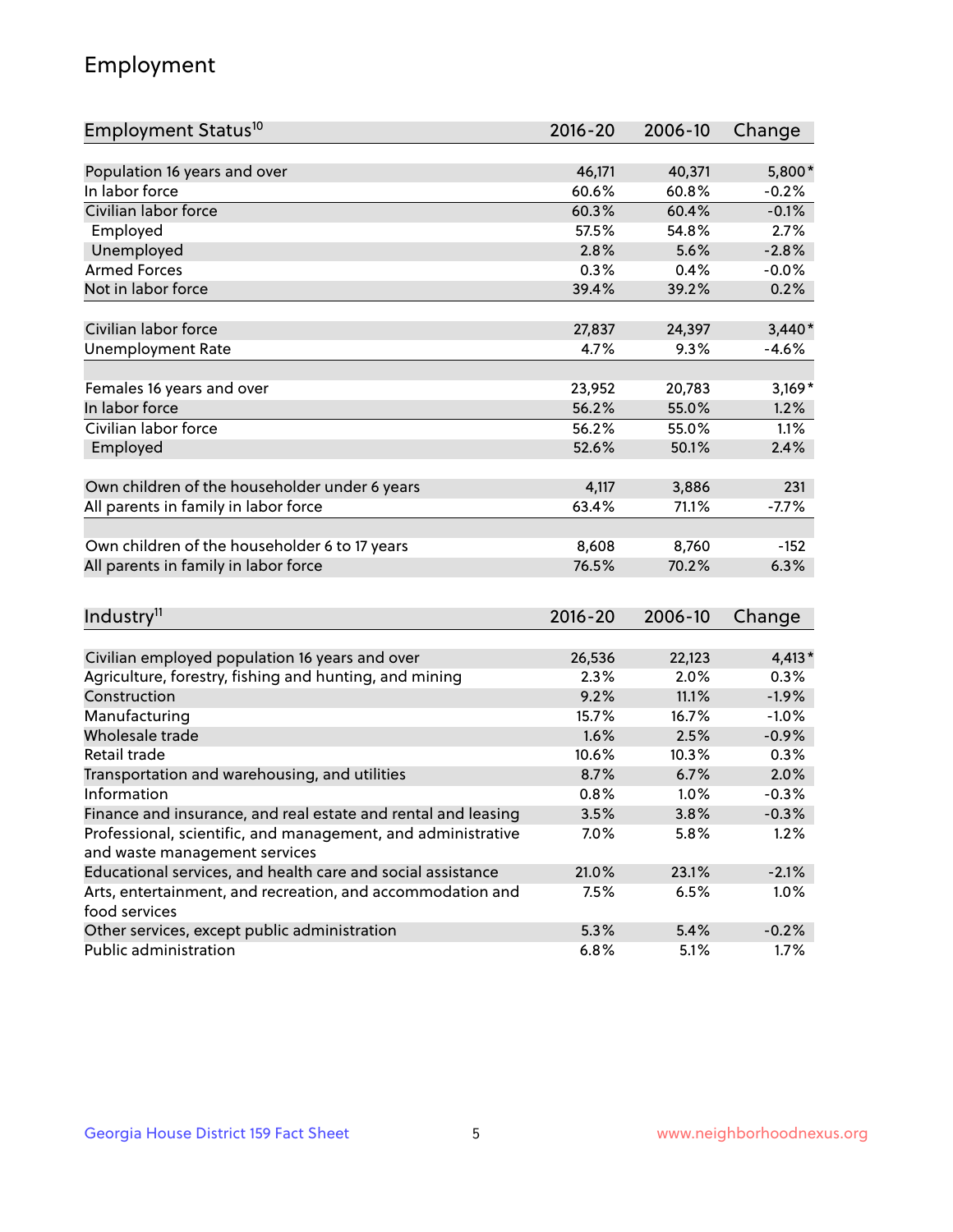## Employment, continued...

| Occupation <sup>12</sup>                                                    | $2016 - 20$ | 2006-10 | Change    |
|-----------------------------------------------------------------------------|-------------|---------|-----------|
| Civilian employed population 16 years and over                              | 26,536      | 22,123  | $4,413*$  |
| Management, business, science, and arts occupations                         | 28.6%       | 25.8%   | $2.8\%$ * |
| Service occupations                                                         | 15.5%       | 15.1%   | 0.4%      |
| Sales and office occupations                                                | 20.6%       | 23.2%   | $-2.5%$ * |
|                                                                             |             |         |           |
| and<br>Natural<br>resources,<br>construction,<br>maintenance<br>occupations | 15.6%       | 15.9%   | $-0.3%$   |
| Production, transportation, and material moving occupations                 | 19.7%       | 20.0%   | $-0.3%$   |
| Class of Worker <sup>13</sup>                                               | $2016 - 20$ | 2006-10 | Change    |
|                                                                             |             |         |           |
| Civilian employed population 16 years and over                              | 26,536      | 22,123  | $4,413*$  |
| Private wage and salary workers                                             | 77.2%       | 72.8%   | 4.4%      |
| Government workers                                                          | 17.9%       | 20.8%   | $-2.9%$   |
| Self-employed in own not incorporated business workers                      | 4.9%        | 6.1%    | $-1.2%$   |
| Unpaid family workers                                                       | 0.0%        | 0.3%    | $-0.3%$   |
| Job Flows <sup>14</sup>                                                     | 2019        | 2010    | Change    |
|                                                                             |             |         |           |
| Total Jobs in district                                                      | 9,637       | 8,400   | 1,237     |
| Held by residents of district                                               | 43.9%       | 48.1%   | $-4.2%$   |
| Held by non-residents of district                                           | 56.1%       | 51.9%   | 4.2%      |
| Jobs by Industry Sector <sup>15</sup>                                       | 2019        | 2010    | Change    |
|                                                                             |             |         |           |
| Total Jobs in district                                                      | 9,637       | 8,400   | 1,237     |
| Goods Producing sectors                                                     | 26.0%       | 23.1%   | 2.9%      |
| Trade, Transportation, and Utilities sectors                                | 14.1%       | 15.9%   | $-1.7%$   |
| All Other Services sectors                                                  | 59.9%       | 61.0%   | $-1.1%$   |
|                                                                             |             |         |           |
| Total Jobs in district held by district residents                           | 4,234       | 4,044   | 190       |
| <b>Goods Producing sectors</b>                                              | 27.4%       | 23.8%   | 3.7%      |
| Trade, Transportation, and Utilities sectors                                | 10.8%       | 13.5%   | $-2.8%$   |
| All Other Services sectors                                                  | 61.8%       | 62.7%   | $-0.9%$   |
|                                                                             |             |         |           |
| Jobs by Earnings <sup>16</sup>                                              | 2019        | 2010    | Change    |
| Total Jobs in district                                                      | 9,637       | 8,400   | 1,237     |
|                                                                             | 24.5%       | 30.7%   | $-6.2%$   |
| Jobs with earnings \$1250/month or less                                     |             |         |           |
| Jobs with earnings \$1251/month to \$3333/month                             | 38.1%       | 44.8%   | $-6.7%$   |
| Jobs with earnings greater than \$3333/month                                | 37.4%       | 24.5%   | 12.9%     |
| Total Jobs in district held by district residents                           | 4,234       | 4,044   | 190       |
| Jobs with earnings \$1250/month or less                                     | 25.1%       | 31.5%   | $-6.4%$   |
| Jobs with earnings \$1251/month to \$3333/month                             | 40.0%       | 44.9%   | $-4.8%$   |
| Jobs with earnings greater than \$3333/month                                | 34.9%       | 23.6%   | 11.2%     |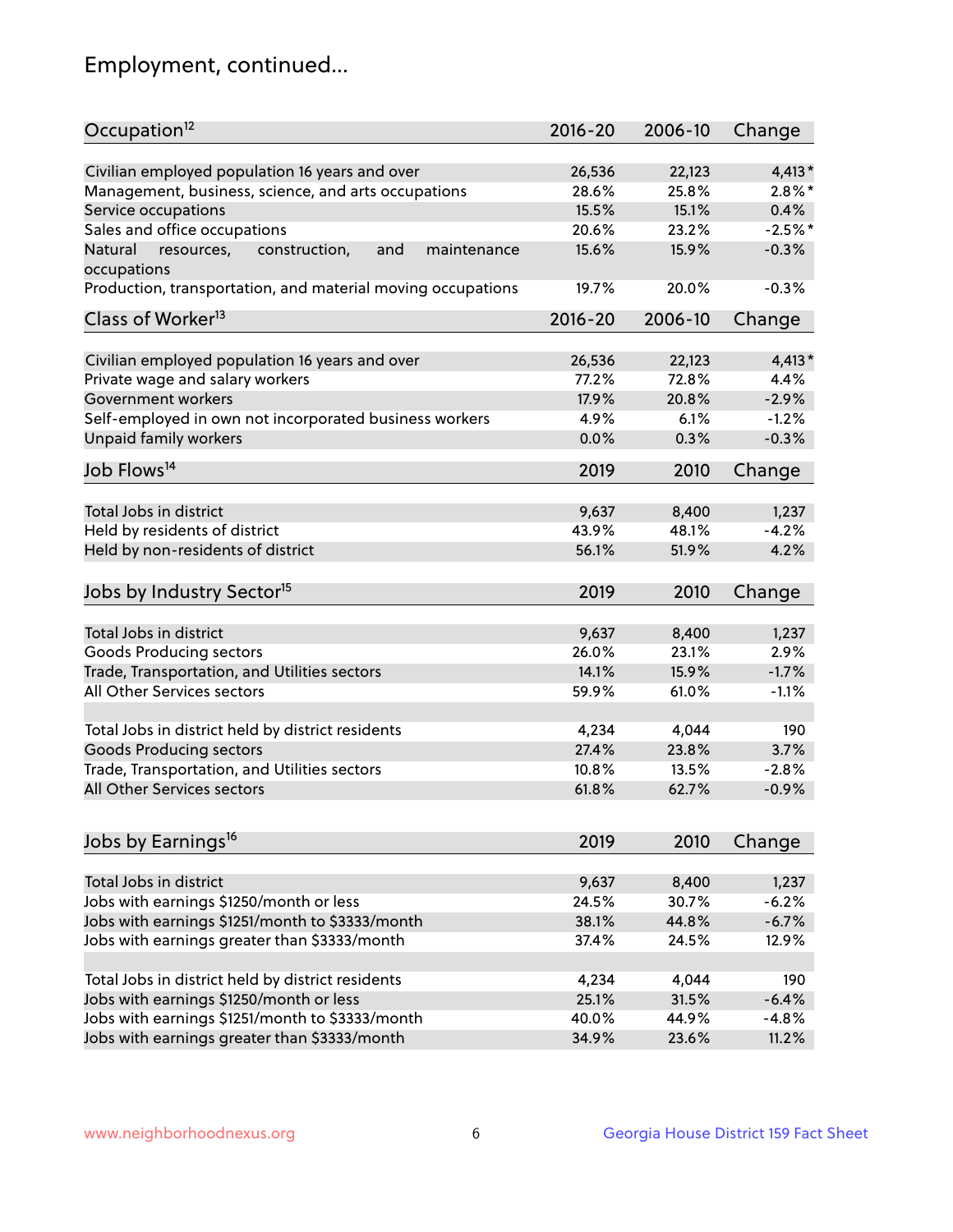## Employment, continued...

| 2019  | 2010  | Change  |
|-------|-------|---------|
|       |       |         |
| 9,637 | 8,400 | 1,237   |
| 20.6% | 19.7% | 0.9%    |
| 53.1% | 59.8% | $-6.7%$ |
| 26.3% | 20.5% | 5.9%    |
|       |       |         |
| 4.234 | 4.044 | 190     |
| 18.0% | 17.1% | 1.0%    |
| 53.2% | 60.3% | $-7.1%$ |
| 28.8% | 22.6% | 6.2%    |
|       |       |         |

#### Education

| School Enrollment <sup>18</sup>                | $2016 - 20$ | 2006-10 | Change     |
|------------------------------------------------|-------------|---------|------------|
|                                                |             |         |            |
| Population 3 years and over enrolled in school | 14,259      | 14,864  | $-605$     |
| Nursery school, preschool                      | $7.3\%$     | 7.1%    | 0.2%       |
| Kindergarten                                   | 6.1%        | 6.2%    | $-0.1%$    |
| Elementary school (grades 1-8)                 | 43.5%       | 41.4%   | 2.1%       |
| High school (grades 9-12)                      | 22.8%       | 23.8%   | $-1.0%$    |
| College or graduate school                     | 20.3%       | 21.4%   | $-1.2%$    |
| Educational Attainment <sup>19</sup>           | $2016 - 20$ | 2006-10 | Change     |
|                                                |             |         |            |
| Population 25 years and over                   | 39,117      | 33,149  | $5,968*$   |
| Less than 9th grade                            | 3.8%        | 6.7%    | $-2.9\%$   |
| 9th to 12th grade, no diploma                  | 10.1%       | 12.5%   | $-2.3%$    |
| High school graduate (includes equivalency)    | 37.7%       | 41.4%   | $-3.7\%$ * |
| Some college, no degree                        | 21.0%       | 20.3%   | 0.7%       |
| Associate's degree                             | 7.2%        | 4.9%    | $2.4\%$ *  |
| Bachelor's degree                              | 12.8%       | 8.9%    | 3.9%*      |
| Graduate or professional degree                | 7.4%        | 5.5%    | $1.9\%$    |
|                                                |             |         |            |
| Percent high school graduate or higher         | 86.1%       | 80.9%   | $5.2\%$ *  |
| Percent bachelor's degree or higher            | 20.2%       | 14.3%   | $5.8\%$ *  |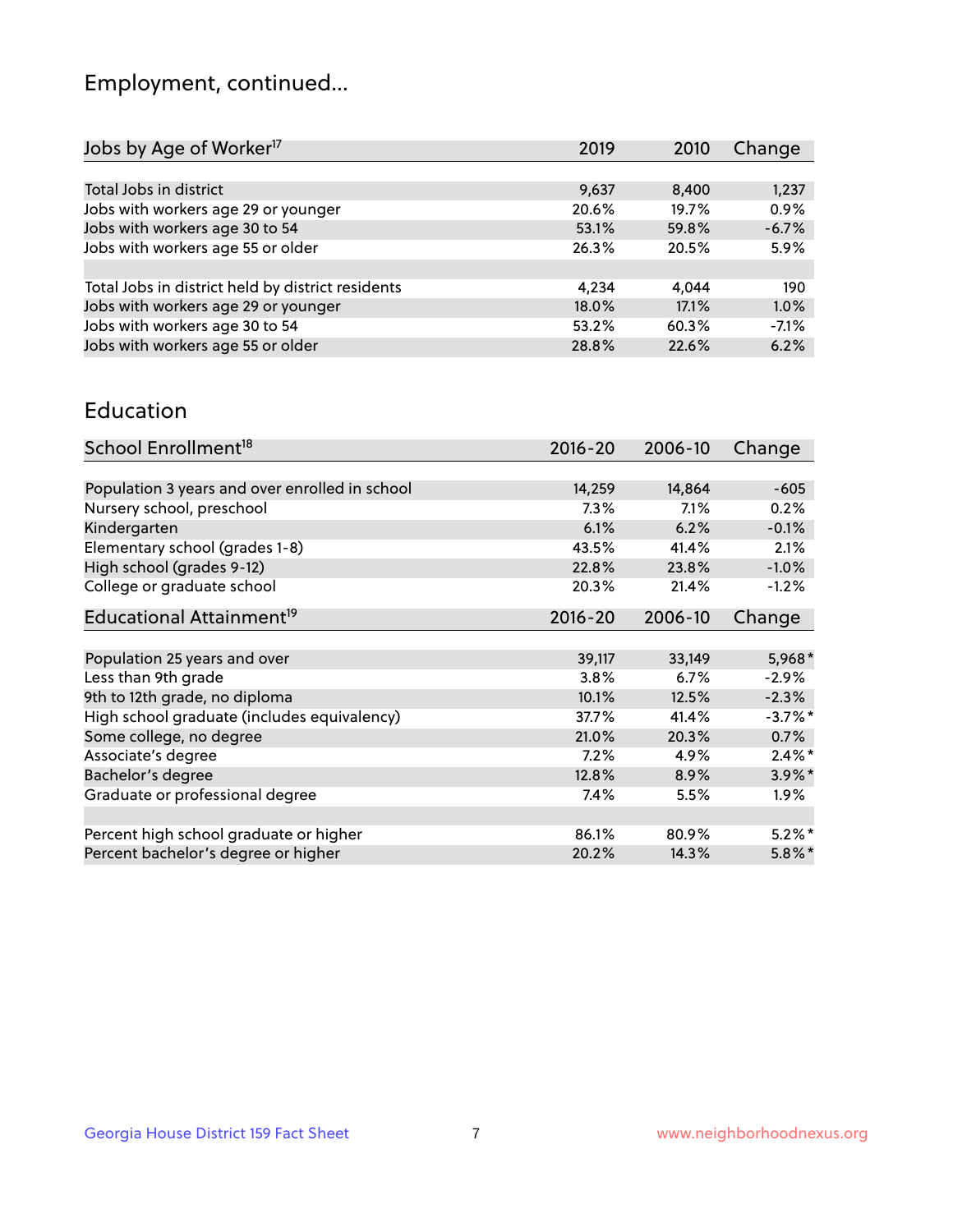## Housing

| Households by Type <sup>20</sup>                     | 2016-20 | 2006-10         | Change           |
|------------------------------------------------------|---------|-----------------|------------------|
|                                                      |         |                 |                  |
| <b>Total households</b>                              | 21,087  | 18,337          | $2,750*$         |
| Family households (families)                         | 68.7%   | 71.6%           | $-3.0\%$ *       |
| With own children under 18 years                     | 27.4%   | 32.6%           | $-5.2\%$ *       |
| Married-couple family                                | 49.1%   | 53.5%           | $-4.4\%$ *       |
| With own children of the householder under 18 years  | 17.6%   | 22.8%           | $-5.2%$          |
| Male householder, no wife present, family            | 5.7%    | 4.2%            | 1.4%             |
| With own children of the householder under 18 years  | 2.4%    | 2.1%            | 0.3%             |
| Female householder, no husband present, family       | 13.9%   | 13.9%           | 0.0%             |
| With own children of the householder under 18 years  | 7.4%    | 7.7%            | $-0.3%$          |
| Nonfamily households                                 | 31.3%   | 28.4%           | 3.0%             |
| Householder living alone                             | 28.1%   | 24.3%           | $3.8\%$ *        |
| 65 years and over                                    | 10.6%   | 9.6%            | 1.0%             |
|                                                      |         |                 |                  |
| Households with one or more people under 18 years    | 32.3%   | 36.4%           | $-4.1%$ *        |
| Households with one or more people 65 years and over | 27.4%   | 24.0%           | $3.5\%$ *        |
|                                                      |         |                 |                  |
| Average household size                               | 2.72    | 2.81            | $-0.09*$         |
| Average family size                                  | 3.36    | 3.37            | $-0.01$          |
|                                                      |         |                 |                  |
| Housing Occupancy <sup>21</sup>                      | 2016-20 | 2006-10         | Change           |
|                                                      |         |                 |                  |
| Total housing units                                  | 24,797  | 22,181<br>82.7% | $2,616*$<br>2.4% |
| Occupied housing units                               | 85.0%   |                 |                  |
| Vacant housing units                                 | 15.0%   | 17.3%           | $-2.4%$          |
| Homeowner vacancy rate                               | 0.7     | 2.8             | $-2.1$           |
| Rental vacancy rate                                  | 9.0     | 10.6            | $-1.6$           |
|                                                      |         |                 |                  |
| Units in Structure <sup>22</sup>                     | 2016-20 | 2006-10         | Change           |
|                                                      |         |                 |                  |
| Total housing units                                  | 24,797  | 22,181          | $2,616*$         |
| 1-unit, detached                                     | 62.5%   | 58.3%           | $4.2\%$ *        |
| 1-unit, attached                                     | 0.7%    | 1.0%            | $-0.4%$          |
| 2 units                                              | 3.2%    | 3.0%            | 0.2%             |
| 3 or 4 units                                         | 3.2%    | 1.5%            | 1.7%             |
| 5 to 9 units                                         | 1.5%    | 1.7%            | $-0.2%$          |
| 10 to 19 units                                       | 0.5%    | 0.5%            | $-0.0%$          |
| 20 or more units                                     | 1.2%    | 1.0%            | 0.2%             |
| Mobile home                                          | 27.0%   | 32.9%           | $-6.0\%$ *       |
| Boat, RV, van, etc.                                  | 0.3%    | $0.0\%$         | 0.3%             |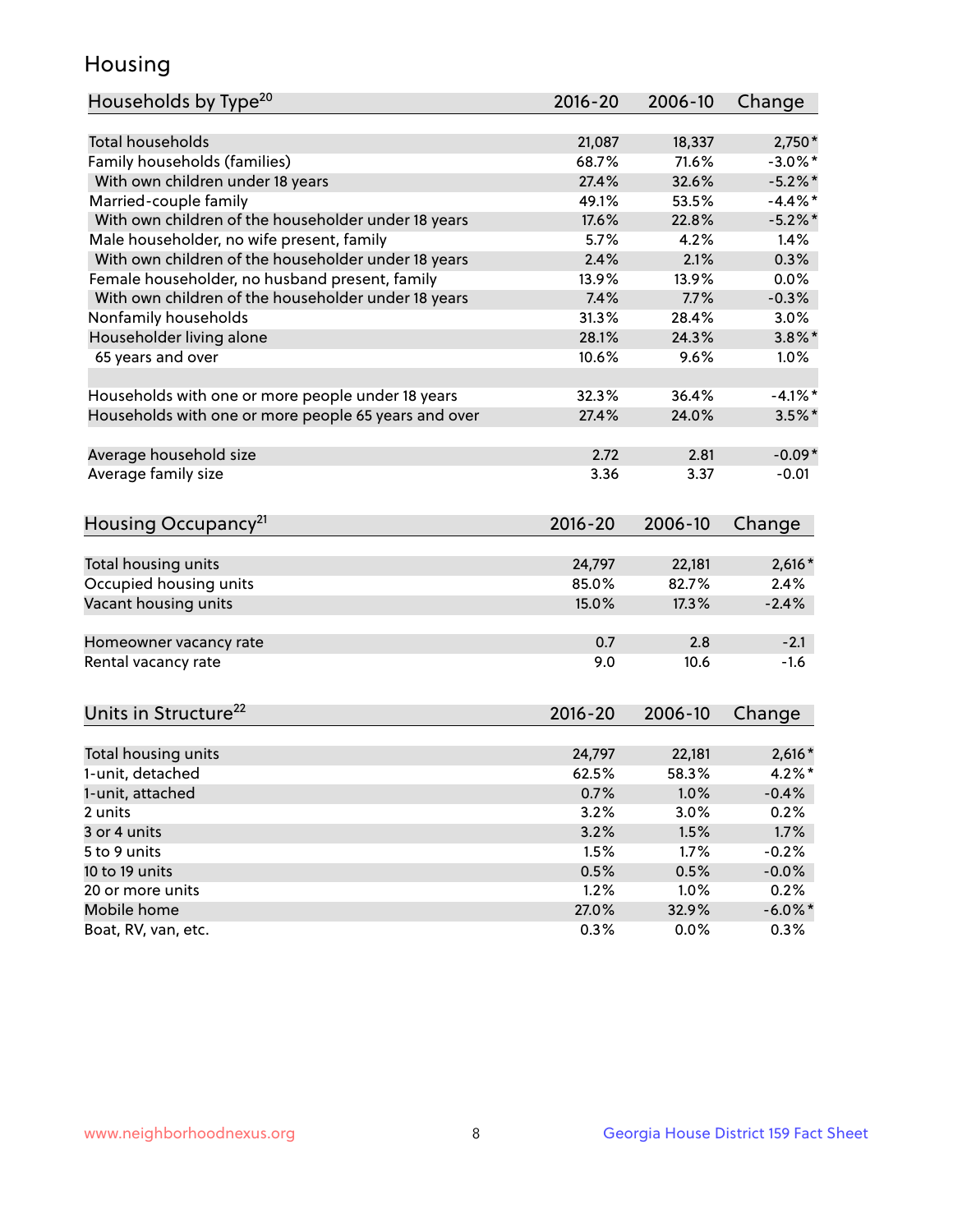## Housing, Continued...

| Year Structure Built <sup>23</sup>             | 2016-20     | 2006-10 | Change     |
|------------------------------------------------|-------------|---------|------------|
| Total housing units                            | 24,797      | 22,181  | $2,616*$   |
| Built 2014 or later                            | 7.0%        | (X)     | (X)        |
| Built 2010 to 2013                             | 3.0%        | (X)     | (X)        |
| Built 2000 to 2009                             | 22.5%       | 16.7%   | $5.7\%$ *  |
| Built 1990 to 1999                             | 19.5%       | 25.0%   | $-5.5%$ *  |
| Built 1980 to 1989                             | 15.5%       | 17.9%   | $-2.4%$    |
| Built 1970 to 1979                             | 12.2%       | 14.6%   | $-2.4\%$ * |
| Built 1960 to 1969                             | 6.7%        | 9.2%    | $-2.5%$ *  |
| Built 1950 to 1959                             | 4.2%        | 6.3%    | $-2.0\%$ * |
| Built 1940 to 1949                             | 3.1%        | 3.0%    | 0.1%       |
| Built 1939 or earlier                          | 6.4%        | 7.3%    | $-0.9%$    |
|                                                |             |         |            |
| Housing Tenure <sup>24</sup>                   | $2016 - 20$ | 2006-10 | Change     |
| Occupied housing units                         | 21,087      | 18,337  | $2,750*$   |
| Owner-occupied                                 | 72.4%       | 71.5%   | 0.9%       |
| Renter-occupied                                | 27.6%       | 28.5%   | $-0.9%$    |
| Average household size of owner-occupied unit  | 2.76        | 2.88    | $-0.12*$   |
| Average household size of renter-occupied unit | 2.61        | 2.62    | $-0.01$    |
| Residence 1 Year Ago <sup>25</sup>             | $2016 - 20$ | 2006-10 | Change     |
| Population 1 year and over                     | 57,929      | 51,844  | $6,085*$   |
| Same house                                     | 90.1%       | 85.4%   | $4.7\%$ *  |
| Different house in the U.S.                    | 9.8%        | 14.3%   | $-4.5%$ *  |
| Same county                                    | 4.5%        | 8.5%    | $-4.0\%$ * |
| Different county                               | 5.3%        | 5.9%    | $-0.5%$    |
| Same state                                     | 3.9%        | 3.8%    | 0.0%       |
| Different state                                | 1.5%        | 2.0%    | $-0.6%$    |
| Abroad                                         | 0.0%        | 0.3%    | $-0.2%$    |
| Value of Housing Unit <sup>26</sup>            | $2016 - 20$ | 2006-10 | Change     |
|                                                |             |         |            |
| Owner-occupied units                           | 15,270      | 13,111  | $2,159*$   |
| Less than \$50,000                             | 12.6%       | 15.8%   | $-3.3%$    |
| \$50,000 to \$99,999                           | 21.3%       | 27.1%   | $-5.8\%$ * |
| \$100,000 to \$149,999                         | 19.6%       | 22.4%   | $-2.8%$    |
| \$150,000 to \$199,999                         | 17.3%       | 14.8%   | 2.5%       |
| \$200,000 to \$299,999                         | 19.3%       | 11.7%   | $7.7\%$ *  |
| \$300,000 to \$499,999                         | 7.9%        | 6.6%    | 1.3%       |
| \$500,000 to \$999,999                         | 1.8%        | 1.2%    | 0.6%       |
| \$1,000,000 or more                            | 0.3%        | 0.5%    | $-0.2%$    |
| Median (dollars)                               | 141,372     | 113,817 | 27,555*    |
| Mortgage Status <sup>27</sup>                  | $2016 - 20$ | 2006-10 | Change     |
| Owner-occupied units                           | 15,270      | 13,111  | $2,159*$   |
| Housing units with a mortgage                  | 56.9%       | 62.9%   | $-6.0\%$ * |
| Housing units without a mortgage               | 43.1%       | 37.1%   | $6.0\%$ *  |
|                                                |             |         |            |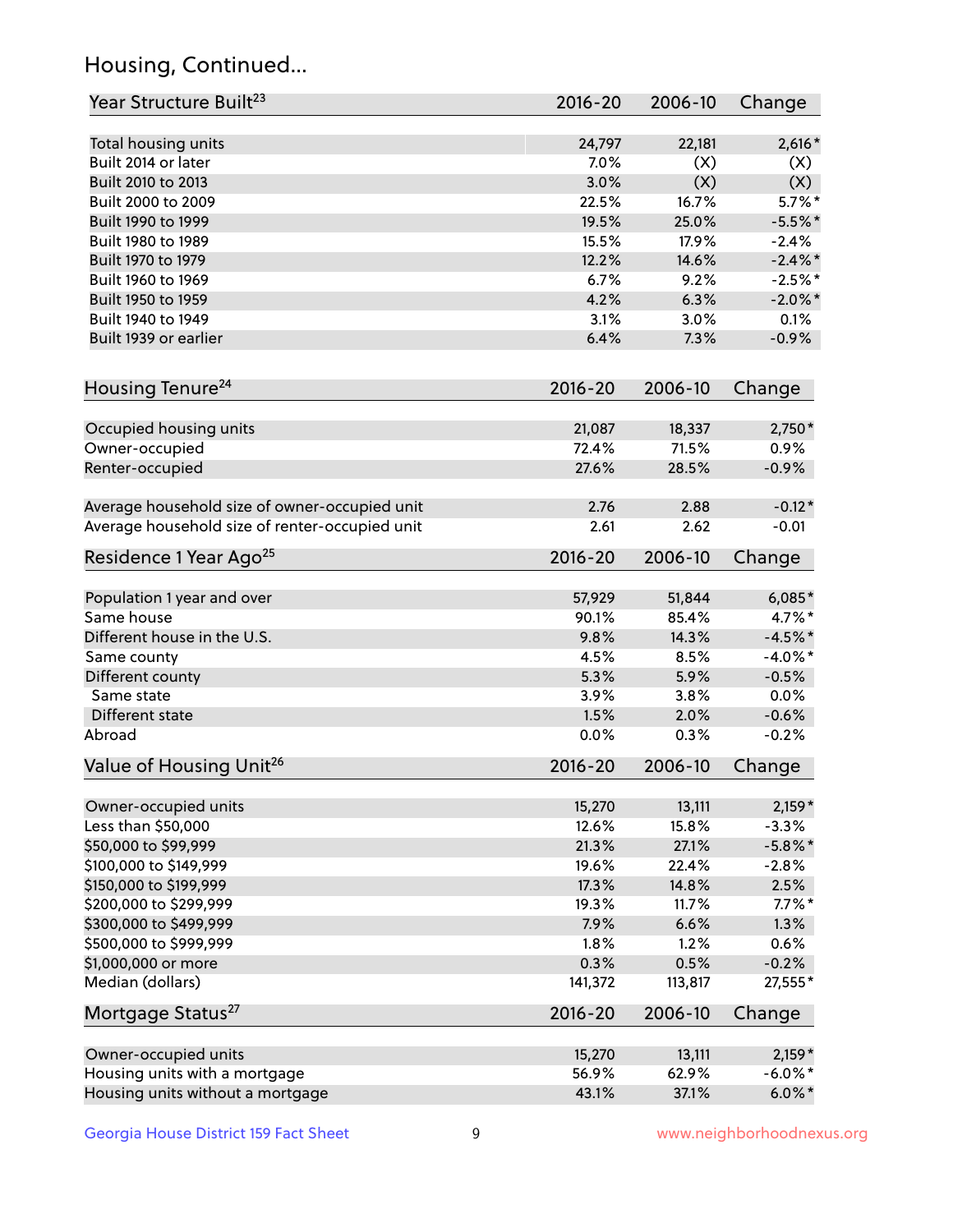## Housing, Continued...

| Selected Monthly Owner Costs <sup>28</sup>                                            | 2016-20     | 2006-10 | Change      |
|---------------------------------------------------------------------------------------|-------------|---------|-------------|
| Housing units with a mortgage                                                         | 8,684       | 8,248   | 436         |
| Less than \$300                                                                       | 0.0%        | 0.2%    | $-0.2%$     |
| \$300 to \$499                                                                        | 1.8%        | 3.9%    | $-2.1%$     |
| \$500 to \$999                                                                        | 24.0%       | 37.9%   | $-13.9\%$ * |
| \$1,000 to \$1,499                                                                    | 42.0%       | 37.2%   | 4.8%        |
| \$1,500 to \$1,999                                                                    | 23.4%       | 14.0%   | $9.4\%$ *   |
| \$2,000 to \$2,999                                                                    | 8.2%        | 5.1%    | 3.1%        |
| \$3,000 or more                                                                       | 0.6%        | 1.7%    | $-1.1%$     |
| Median (dollars)                                                                      | 1,236       | 1,098   | $138*$      |
|                                                                                       |             |         |             |
| Housing units without a mortgage                                                      | 6,586       | 4,864   | $1,723*$    |
| Less than \$150                                                                       | 3.3%        | 2.5%    | 0.8%        |
| \$150 to \$249                                                                        | 15.8%       | 22.3%   | $-6.4%$     |
| \$250 to \$349                                                                        | 22.4%       | 31.1%   | $-8.7\%$ *  |
| \$350 to \$499                                                                        | 30.1%       | 28.8%   | 1.3%        |
| \$500 to \$699                                                                        | 21.3%       | 13.3%   | 7.9%        |
| \$700 or more                                                                         | 7.1%        | 2.0%    | 5.1%        |
| Median (dollars)                                                                      | 390         | 330     | $60*$       |
| Selected Monthly Owner Costs as a Percentage of<br>Household Income <sup>29</sup>     | $2016 - 20$ | 2006-10 | Change      |
| Housing units with a mortgage (excluding units where<br>SMOCAPI cannot be computed)   | 8,614       | 8,206   | 408         |
| Less than 20.0 percent                                                                | 49.3%       | 39.0%   | 10.3%*      |
| 20.0 to 24.9 percent                                                                  | 16.2%       | 16.7%   | $-0.6%$     |
| 25.0 to 29.9 percent                                                                  | 8.5%        | 12.7%   | $-4.2\%$ *  |
| 30.0 to 34.9 percent                                                                  | 6.0%        | 8.4%    | $-2.4%$     |
| 35.0 percent or more                                                                  | 20.1%       | 23.2%   | $-3.1%$     |
| Not computed                                                                          | 70          | 41      | 29          |
| Housing unit without a mortgage (excluding units where<br>SMOCAPI cannot be computed) | 6,469       | 4,852   | $1,617*$    |
| Less than 10.0 percent                                                                | 48.5%       | 41.2%   | 7.3%        |
| 10.0 to 14.9 percent                                                                  | 19.5%       | 20.4%   | $-0.9%$     |
| 15.0 to 19.9 percent                                                                  | 9.3%        | 13.6%   | $-4.3\%$ *  |
| 20.0 to 24.9 percent                                                                  | 5.9%        | 6.8%    | $-0.9%$     |
| 25.0 to 29.9 percent                                                                  | 5.5%        | 3.8%    | 1.8%        |
| 30.0 to 34.9 percent                                                                  | 2.3%        | 2.4%    | $-0.1%$     |
| 35.0 percent or more                                                                  | 9.0%        | 11.9%   | $-2.9%$     |
| Not computed                                                                          | 118         | 12      | 106         |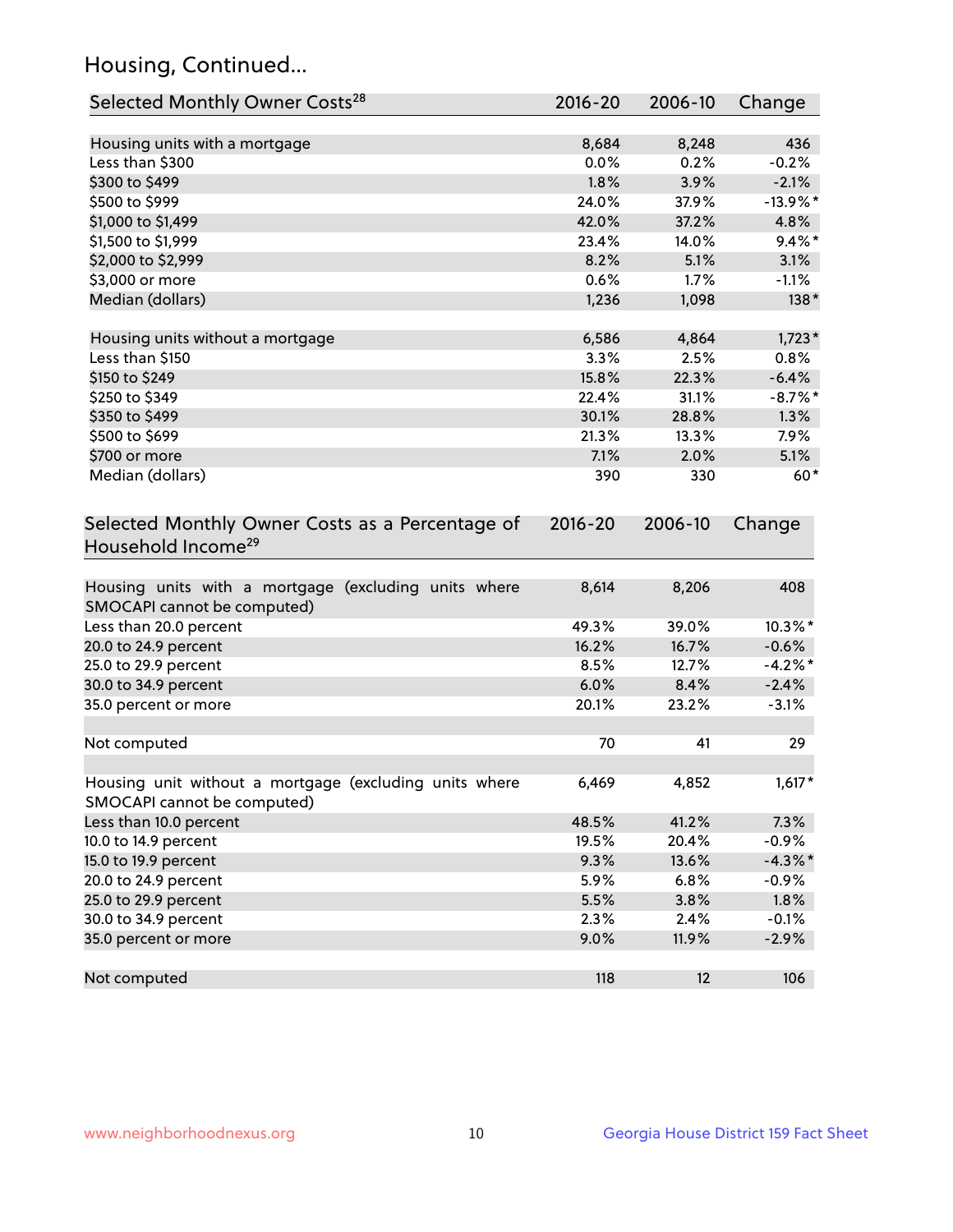## Housing, Continued...

| Gross Rent <sup>30</sup>                                     | 2016-20     | 2006-10 | Change   |
|--------------------------------------------------------------|-------------|---------|----------|
|                                                              |             |         |          |
| Occupied units paying rent                                   | 5,019       | 4,594   | 425      |
| Less than \$200                                              | $1.3\%$     | 2.1%    | $-0.8%$  |
| \$200 to \$499                                               | 14.6%       | 23.3%   | $-8.8%$  |
| \$500 to \$749                                               | 25.0%       | 38.0%   | $-13.0%$ |
| \$750 to \$999                                               | 29.1%       | 20.8%   | 8.3%     |
| \$1,000 to \$1,499                                           | 25.8%       | 14.9%   | 10.9%    |
| \$1,500 to \$1,999                                           | 2.9%        | 0.9%    | 2.1%     |
| \$2,000 or more                                              | $1.3\%$     | $0.0\%$ | 1.3%     |
| Median (dollars)                                             | 813         | 678     | $134*$   |
|                                                              |             |         |          |
| No rent paid                                                 | 798         | 632     | 166      |
|                                                              |             |         |          |
| Gross Rent as a Percentage of Household Income <sup>31</sup> | $2016 - 20$ | 2006-10 | Change   |
|                                                              |             |         |          |
| $\sim$ $\sim$ $\sim$ $\sim$ $\sim$ $\sim$                    |             |         |          |

| Occupied units paying rent (excluding units where GRAPI | 4.874    | 4.506 | 368     |
|---------------------------------------------------------|----------|-------|---------|
| cannot be computed)                                     |          |       |         |
| Less than 15.0 percent                                  | 16.1%    | 14.9% | 1.2%    |
| 15.0 to 19.9 percent                                    | $11.8\%$ | 15.1% | $-3.3%$ |
| 20.0 to 24.9 percent                                    | 17.0%    | 8.7%  | 8.3%    |
| 25.0 to 29.9 percent                                    | 8.4%     | 10.4% | $-2.0%$ |
| 30.0 to 34.9 percent                                    | 11.1%    | 5.4%  | 5.7%    |
| 35.0 percent or more                                    | 35.7%    | 45.5% | $-9.9%$ |
|                                                         |          |       |         |
| Not computed                                            | 943      | 720   | 223     |

## Transportation

| Commuting to Work <sup>32</sup>           | 2016-20 | 2006-10  | Change     |
|-------------------------------------------|---------|----------|------------|
|                                           |         |          |            |
| Workers 16 years and over                 | 25,914  | 21,746   | $4,168*$   |
| Car, truck, or van - drove alone          | 85.8%   | 79.6%    | $6.1\%$ *  |
| Car, truck, or van - carpooled            | 9.3%    | $14.0\%$ | $-4.7\%$ * |
| Public transportation (excluding taxicab) | 0.1%    | 0.6%     | $-0.4%$    |
| Walked                                    | 0.5%    | 0.6%     | $-0.1%$    |
| Other means                               | 2.0%    | $1.0\%$  | 0.9%       |
| Worked at home                            | 2.3%    | 4.2%     | $-1.9%$ *  |
|                                           |         |          |            |
| Mean travel time to work (minutes)        | 30.5    | 29.0     | 1.5        |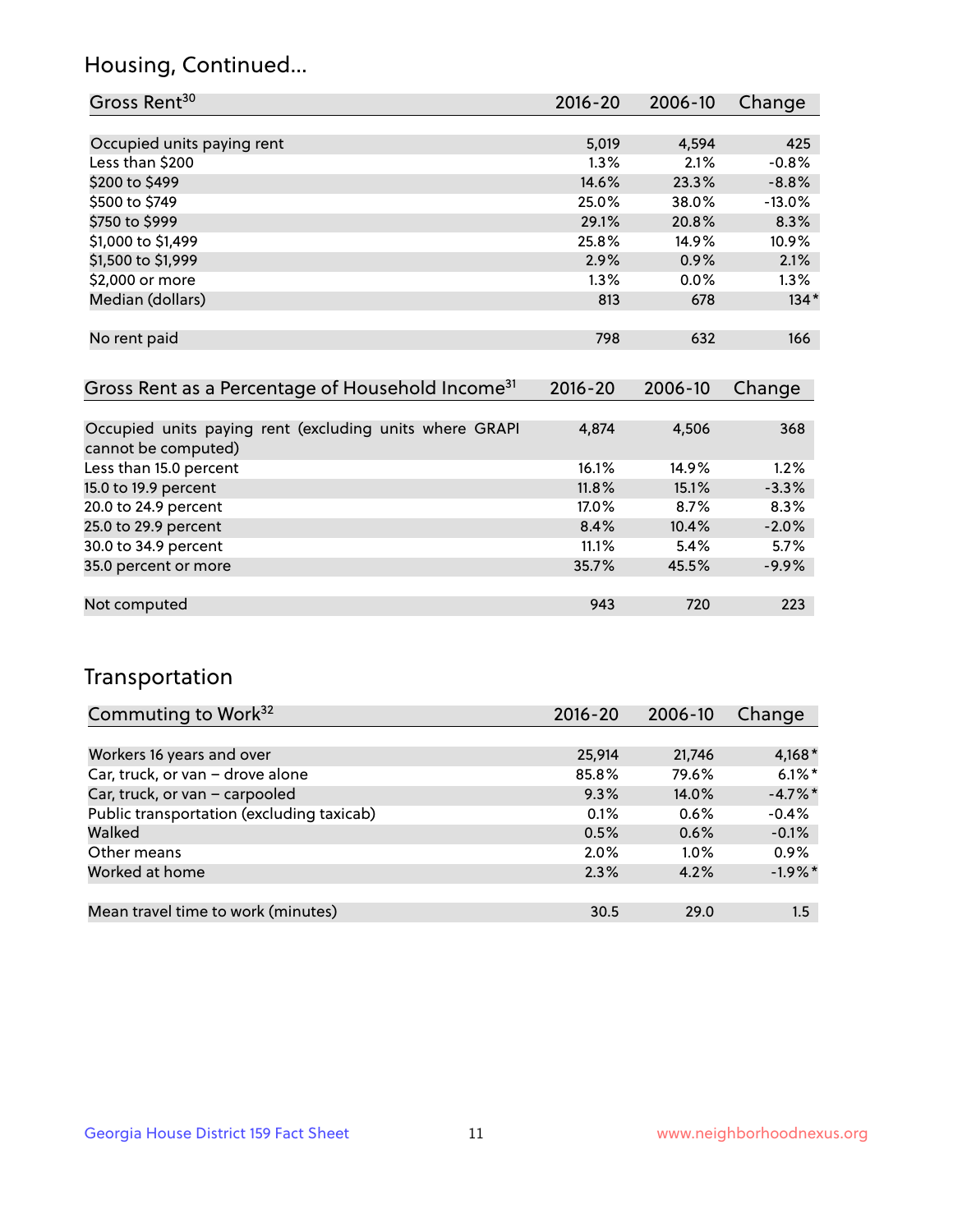## Transportation, Continued...

| Vehicles Available <sup>33</sup> | $2016 - 20$ | 2006-10 | Change   |
|----------------------------------|-------------|---------|----------|
|                                  |             |         |          |
| Occupied housing units           | 21,087      | 18,337  | $2,750*$ |
| No vehicles available            | 4.1%        | 6.2%    | $-2.1%$  |
| 1 vehicle available              | 27.4%       | 28.3%   | $-0.9%$  |
| 2 vehicles available             | 39.9%       | 40.8%   | $-0.8%$  |
| 3 or more vehicles available     | 28.6%       | 24.7%   | 3.9%     |

#### Health

| Health Insurance coverage <sup>34</sup>                 | 2016-20 |
|---------------------------------------------------------|---------|
|                                                         |         |
| Civilian Noninstitutionalized Population                | 57,345  |
| With health insurance coverage                          | 89.5%   |
| With private health insurance coverage                  | 69.5%   |
| With public health coverage                             | 32.1%   |
| No health insurance coverage                            | 10.5%   |
| Civilian Noninstitutionalized Population Under 19 years | 14,792  |
| No health insurance coverage                            | 2.7%    |
| Civilian Noninstitutionalized Population 19 to 64 years | 34,438  |
| In labor force:                                         | 26,228  |
| Employed:                                               | 25,001  |
| With health insurance coverage                          | 86.8%   |
| With private health insurance coverage                  | 84.0%   |
| With public coverage                                    | 5.0%    |
| No health insurance coverage                            | 13.2%   |
| Unemployed:                                             | 1,227   |
| With health insurance coverage                          | 60.3%   |
| With private health insurance coverage                  | 24.7%   |
| With public coverage                                    | 39.2%   |
| No health insurance coverage                            | 39.7%   |
| Not in labor force:                                     | 8,210   |
| With health insurance coverage                          | 78.1%   |
| With private health insurance coverage                  | 53.1%   |
| With public coverage                                    | 33.9%   |
| No health insurance coverage                            | 21.9%   |